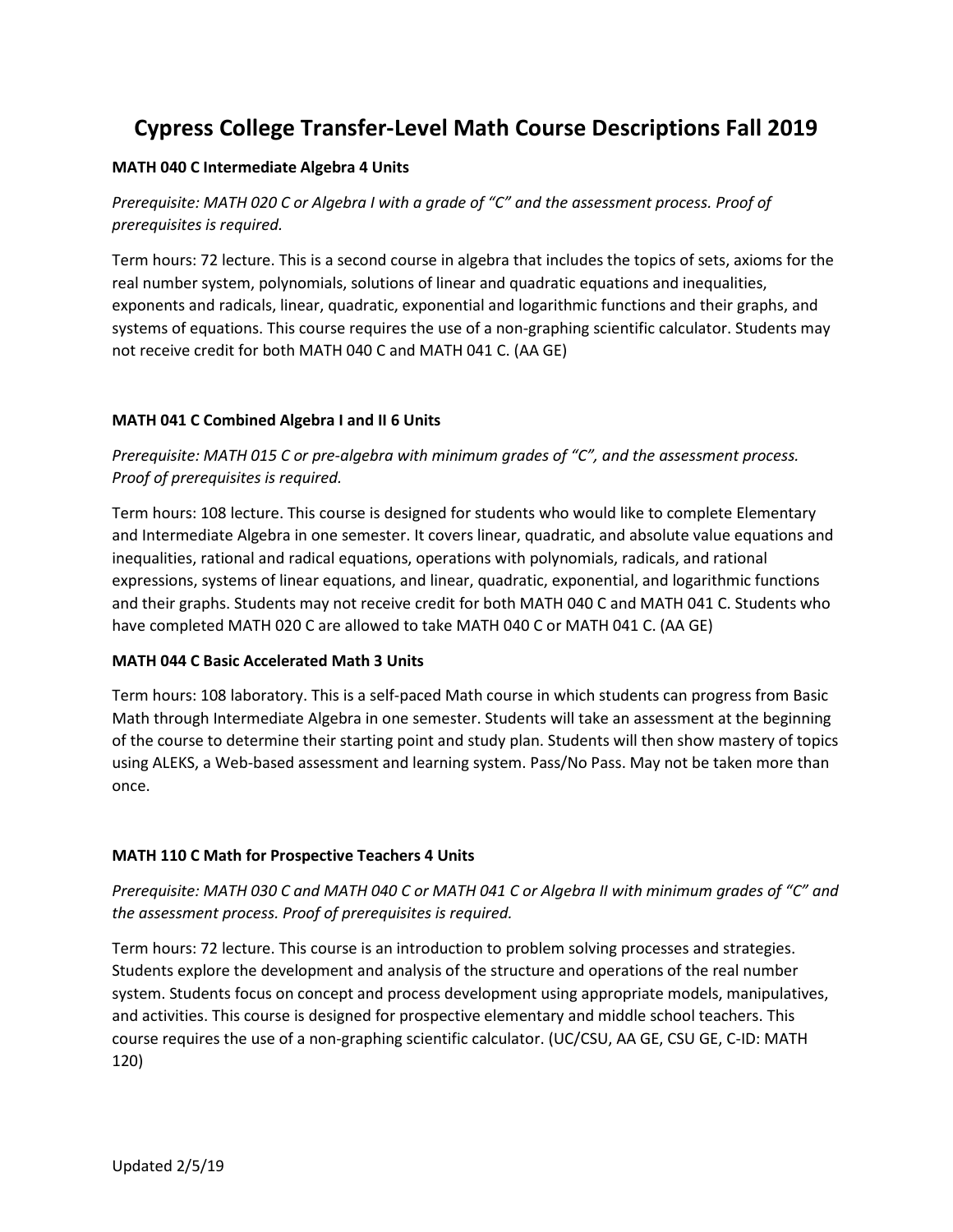## **MATH 115 C Finite Mathematics 4 Units**

*Prerequisite: MATH 040 C or MATH 041 C or Algebra II with a grade of "C" or better and the assessment process. Proof of prerequisites is required.* 

Term hours: 72 lecture. This course covers graphing, finance, matrices, linear systems, linear programming, combinatorial analysis, probability, and descriptive statistics. Applications to the fields of business, economics, biological sciences, and behavioral sciences are emphasized. This course requires the use of a graphing calculator comparable to the TI-83/84. (UC/CSU, AA GE, CSU GE, IGETC, C-ID: MATH 130)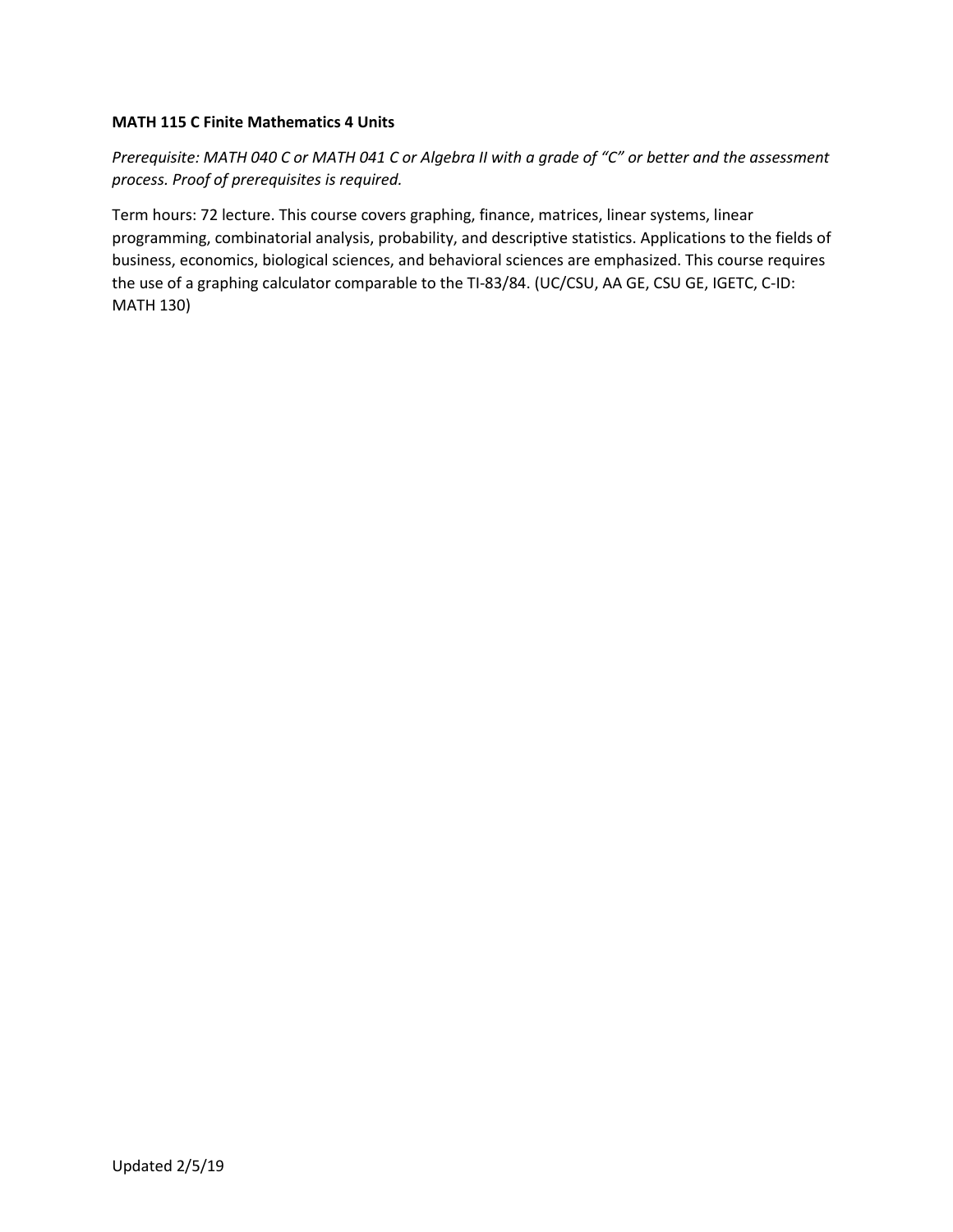# **MATH 120 C Introduction to Probability and Statistics 4 Units**

*Prerequisite: MATH 040 C or MATH 041 C or Algebra II with a grade of "C" or better and the assessment process or a minimum grade of "C" in MATH 024 C. Note: Students majoring in Business, Engineering, Science or Math should be taking MATH 040 C or MATH 041 C rather than MATH 024 C. Proof of prerequisites is required.* 

Term hours: 72 lecture. This course is an introduction to the elements of statistical analysis which includes an intuitive approach to the study of probability and probability distributions, measures of central tendency and dispersion, sampling techniques, parametric and non-parametric tests of hypotheses, point and interval estimation, linear regression and correlation. Applications to business, biological sciences, and social sciences are emphasized. Students will use computer software and/or graphing calculators for statistical analysis of various topics. This course requires the use of a graphing calculator comparable to the TI-83/84. Duplicate credit not granted for MATH 120HC. (UC Credit Limitation/CSU, AA GE, CSU GE, IGETC, C-ID: MATH 110)

# **MATH 130 C Survey of Calculus 4 Units**

*Prerequisite: MATH 040 C or MATH 041 C or Algebra II with a grade of "C" or better and the assessment process. Proof of prerequisites is required.* 

Term hours: 72 lecture. This course is an introduction to calculus with an emphasis on solution techniques and applications rather than abstract theory. It includes elements of analytic geometry, limits, derivatives, integration as a summation process, exponential and logarithmic functions, integration of basic forms, techniques of integration, an introduction to multi-variable calculus, and curve sketching, with applications from the life sciences, engineering technology, economics, and the social sciences. This course requires the use of a graphing calculator comparable to the TI-83/ TI-84. Credit by Examination. (UC Credit Limitation/CSU, AA GE, CSU GE, IGETC, C-ID: MATH 140)

## **MATH 141 C College Algebra 4 Units**

*Prerequisite: MATH 030 C and MATH 040 C or MATH 041 C with grades of "C" or better or plane geometry and Algebra II with grades of "C" or better and the assessment process. Proof of prerequisites is required.* 

Term hours: 72 lecture.This is one of two courses to prepare students for the calculus sequence. The topics covered include a review of the fundamentals of algebra; rational, exponential and logarithmic functions; theory of equations and zeros of polynomial functions; systems of equations including linear and quadratic systems; sequences and series; mathematical induction; permutations; combinations; binomial theorem; analytic geometry; conic sections; and miscellaneous topics. (UC/CSU, AA GE, CSU GE, IGETC)